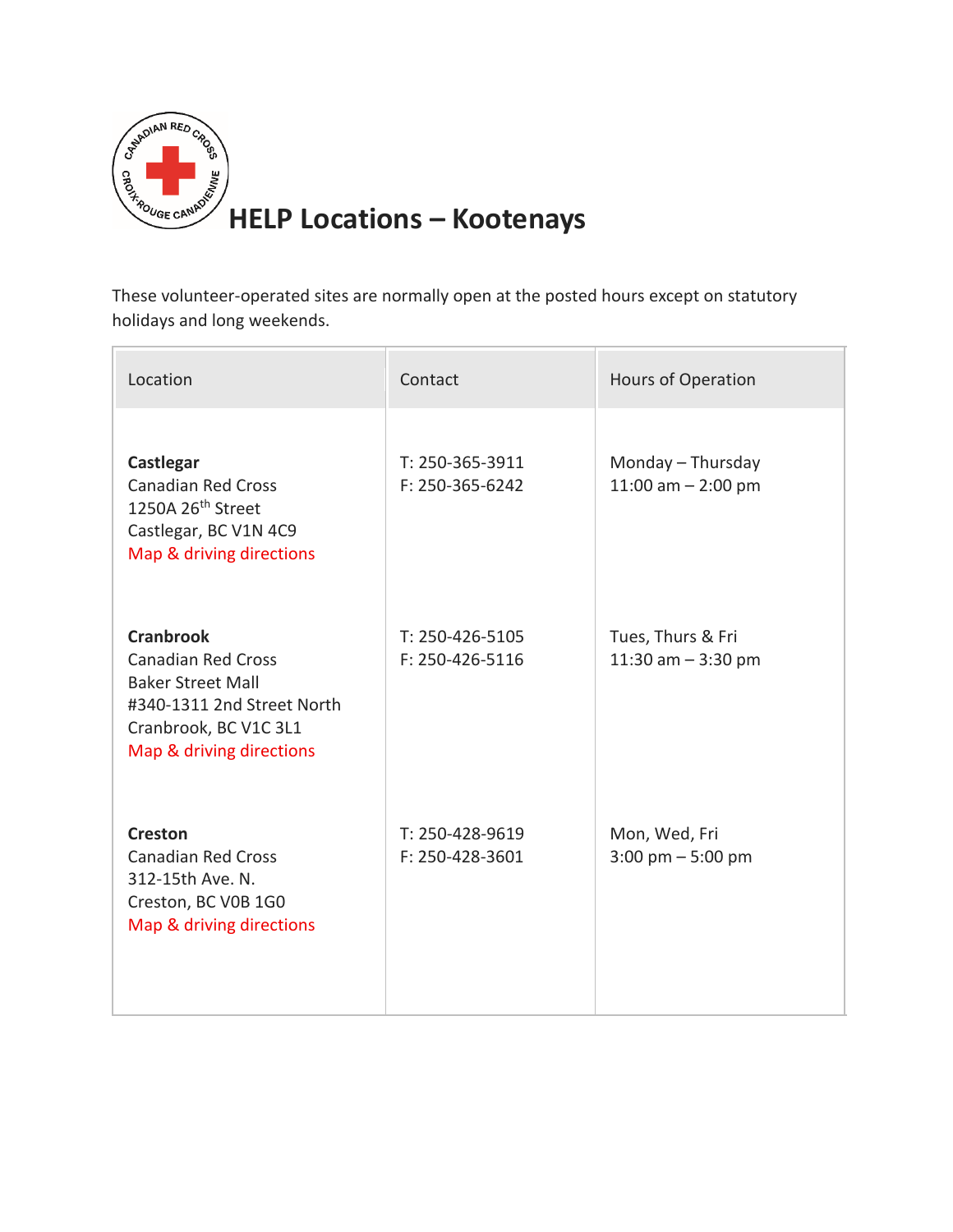| <b>Elkford</b><br><b>Elkford Health Centre</b><br>212 Alpine Ave.<br>Elkford, BC V0B 1H0<br>Map & driving directions                         | T: 250-865-2247<br>F: 250-865-2797         | $Mon-Fri:$<br>$9:00$ am - 4:00 pm             |
|----------------------------------------------------------------------------------------------------------------------------------------------|--------------------------------------------|-----------------------------------------------|
| <b>Fernie</b><br>Elk Valley Hospital<br>1501 5 <sup>th</sup> Ave.<br>Fernie, BC V0B 1M0<br>Map & driving directions                          | T: 250.423.4453 ext 324<br>F: 250.423.3732 | Mon, Wed, Fri<br>10:00 am $-$ 12:00 pm        |
| <b>Grand Forks</b><br><b>Boundary Hospital</b><br>7642 - 22nd Street<br>Grand Forks, BC V0H 1H0<br>Map & driving directions                  | T: 250-442-2608<br>F: 250-442-6207         | Mon<br>11:00 am $-$ 1:00 pm                   |
| <b>Invermere/Windermere District</b><br>Invermere Hospital<br>1030 10 <sup>th</sup> St.<br>Invermere, BC V0A 1K0<br>Map & driving directions | T: 250-608-0742<br>F: 250-342-6303         | <b>On Call</b>                                |
| <b>Kaslo</b><br>409 Cross St.<br>Kaslo, BC V0G 1M0<br>Map & driving directions                                                               | T: 250-353-2844                            | <b>ON CALL</b>                                |
| <b>Nelson</b><br>West Arm Plaza<br>614 Front Street<br>Nelson, BC V1L 4B7                                                                    | T: 250-354-4456<br>F: 250-354-3152         | Mon, Tues, Thurs, Fri<br>10:00 am $-$ 1:00 pm |